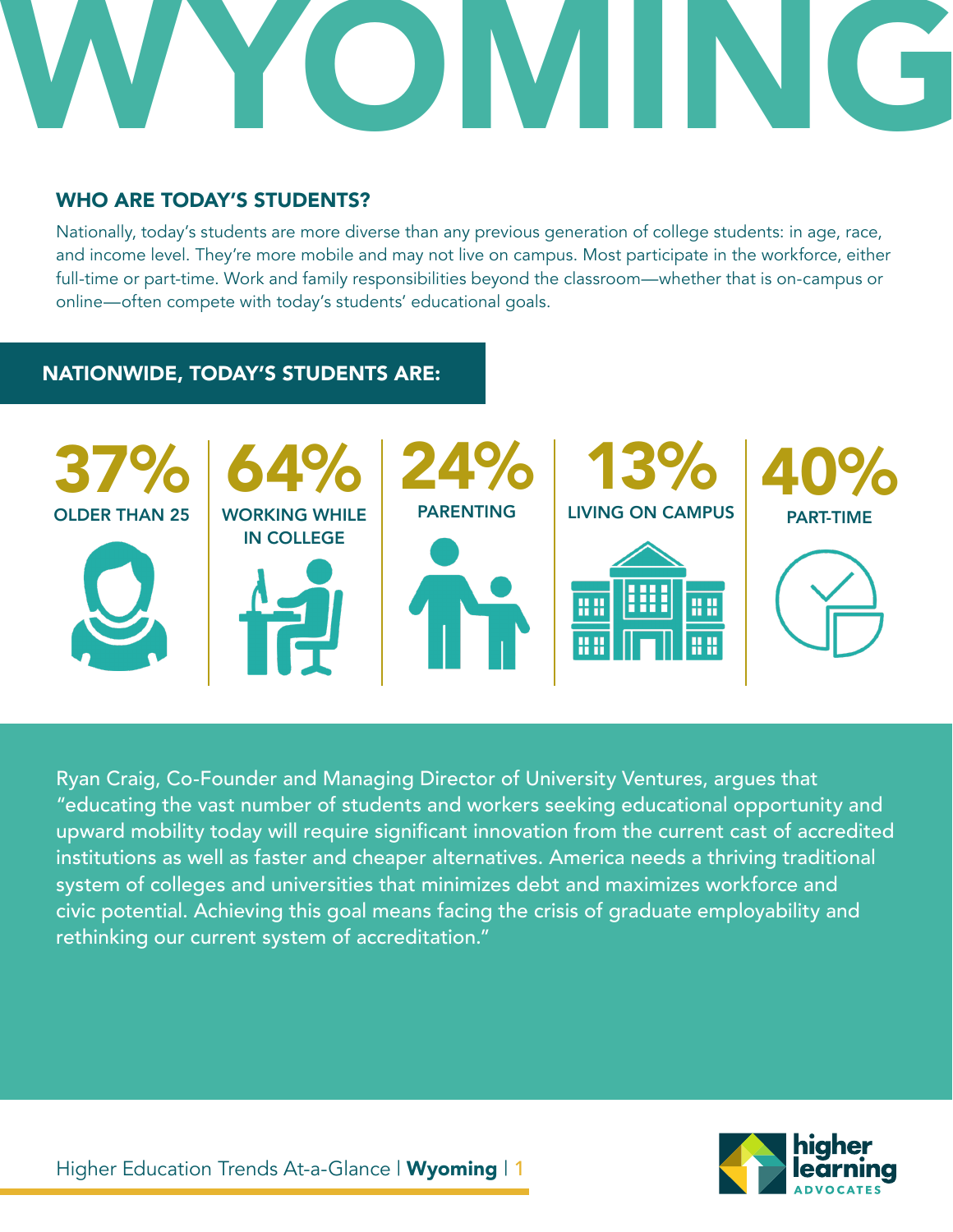# WYOMING

# SNAPSHOT: How do Wyoming's numbers stack up?

To better understand how Wyoming compares to the national higher education landscape, look to the data below detailing trends in enrollment, federal student aid, tuition and fees, earnings, and attainment comparing national and state level data.

# ENROLLMENT



- Parent PLUS
	- Grad PLUS
	- Pell Grant
	- Federal Supplemental Education Opportunity Grant (FSEOG)
- Federal Work Study
- Perkins Loan

*Source: Federal Student Aid Data Center. Direct Loan Program. AY 2016-2017 Quarter 4, Award Year Summary. https://studentaid.ed.gov/sa/about/datacenter/student/title-iv*

*Source: Federal Student Aid Data Center. Grant Volume. AY 2016-2017 Quarter 4, Award Summary. https://studentaid.ed.gov/sa/about/data-center/ student/title-iv*

*Source: Federal Student Aid Data Center. Campus-Based Program. AY 2016-2017. https://studentaid. ed.gov/sa/about/data-center/student/title-iv*



About

60%

and their families take out federal student loans,<sup>1</sup> compared to

70% nationwide. 2

*1 Includes Direct Subsidized Loan, Direct Unsubsidized Loans, Parent PLUS, Grad PLUS, and Perkins Loan.* 

*2 https://www.cnbc.com/2017/07/03/this-is-the-agemost-americans-pay-off-their-student-loans.html*

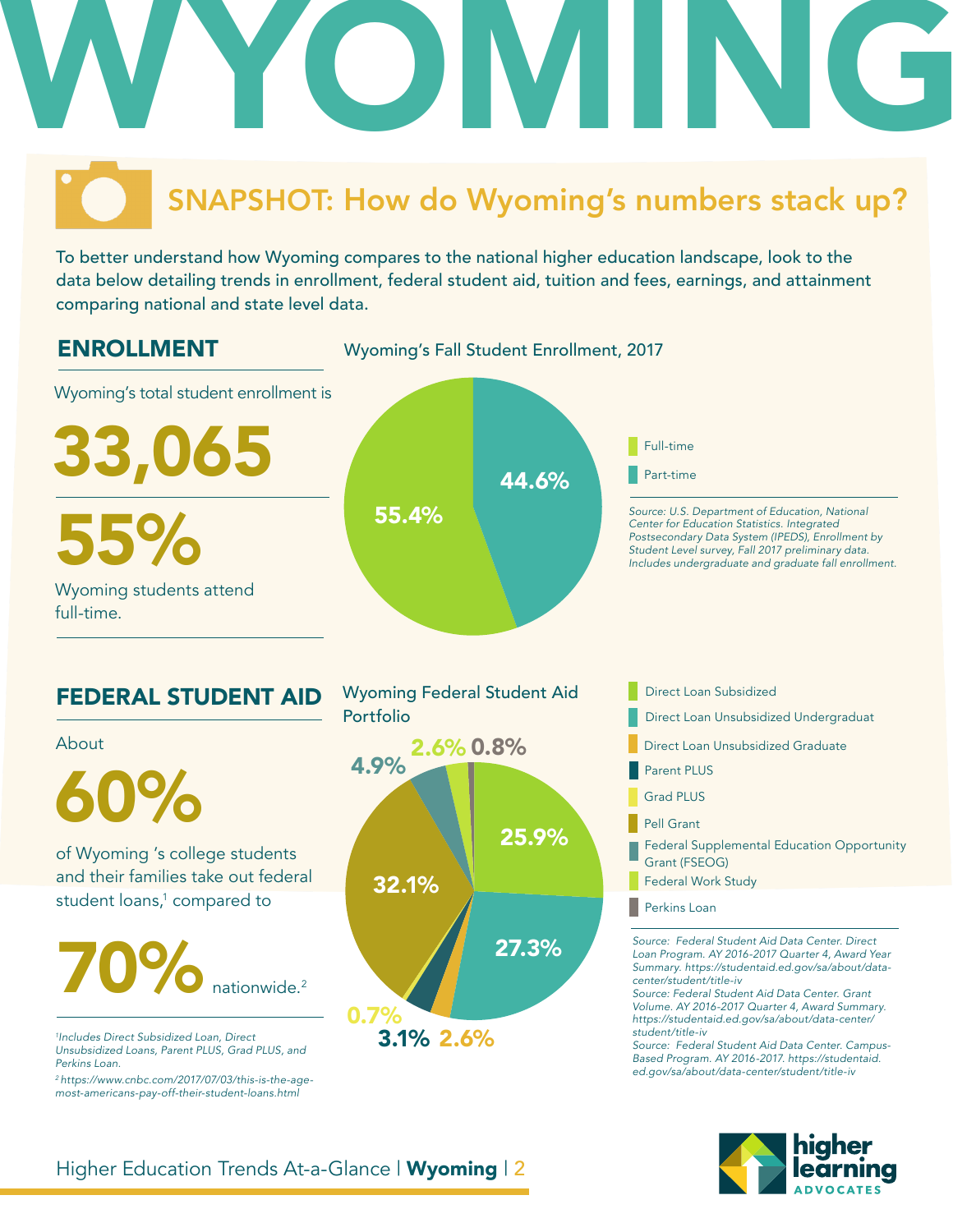

# SNAPSHOT: How do Wyoming's numbers stack up?

# TUITION & FEES

Wyoming institutions of higher education tuition & fees are below the national average.

*Source: College Board. Trends in College Pricing 2018. Figure 5 and 6. https://trends.collegeboard. org/college-pricing*

*Source: College Board. Average Tuition and Fees and Room and Board in Current Dollars, 2017-18 and 2018-19.*

*https://trends.collegeboard.org/college-pricing/* figures-tables/average-published-undergraduate*charges-sector-2018-19*

# Average Tuition & Fees | 2018-2019



# ATTAINMENT

In 2016-2017, below-average rates of Wyoming students obtained bachelor's degrees compared to the rest of the nation, but above-average rates of Wyoming students obtained associate's degrees and certificates.

*Source: U.S. Department of Education, National Center for Education Statistics. Integrated Postsecondary Education Data System (IPEDS), Completions Survey by Gender, 2016-2017 academic year. Source: Ginder, S.A., Kelly-Reid, J.E., and Mann, F.B. (2018). Postsecondary Institutions and Cost of Attendance in 2017– 18; Degrees and Other Awards Conferred, 2016–17; and 12-Month Enrollment, 2016–17: First Look (Provisional Data) (NCES 2018-060rev). U.S. Department of Education. Washington, DC: National Center for Education Statistics. Retrieved November 2018 from https://nces.ed.gov/pubs2018/2018060REV.pdf* Note: Certificates only include less than one year and at *least one year but less than 4 years.* 

# Percentage of Degrees & Certificates Awarded | 2016-2017



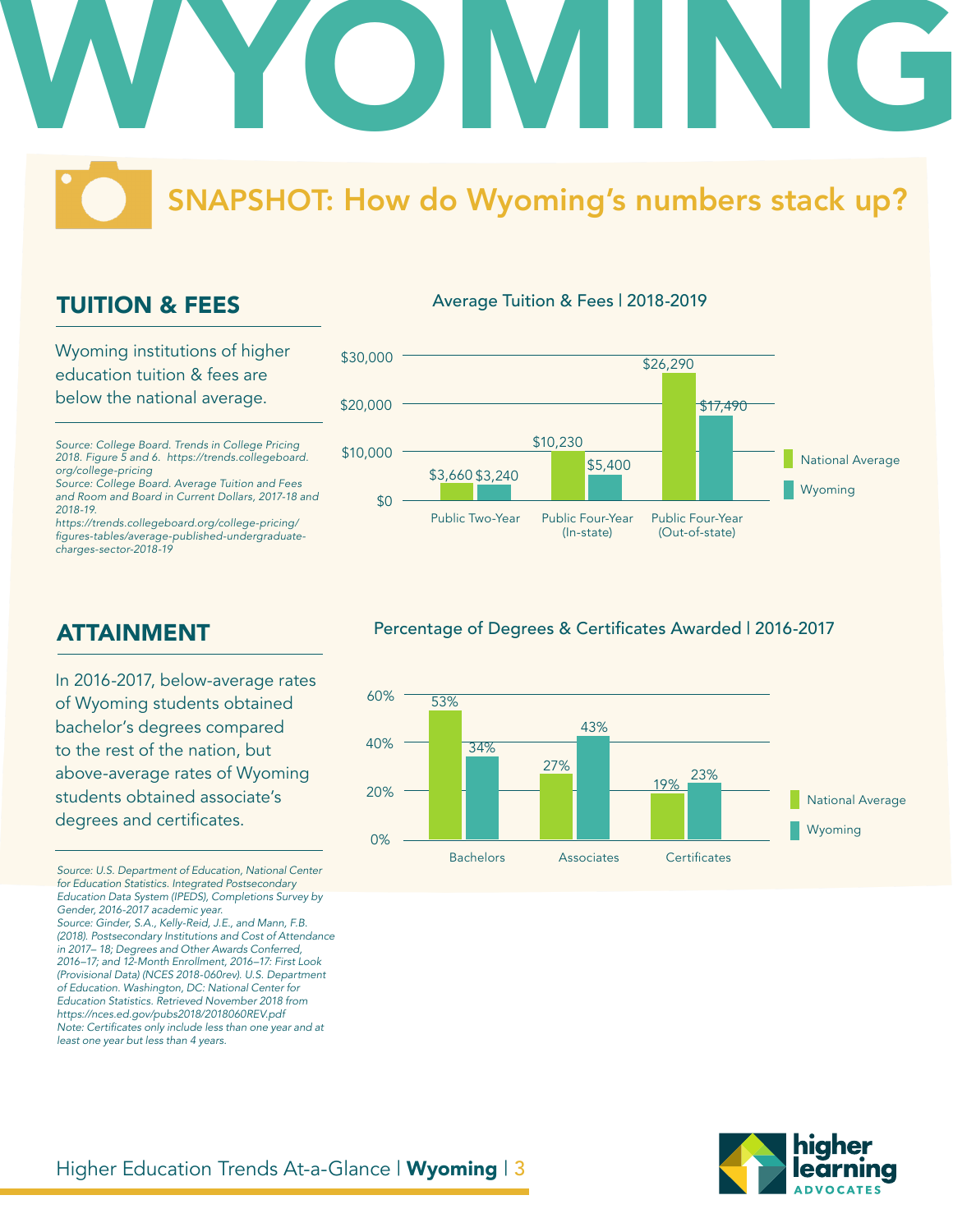# WYOMING

# SNAPSHOT: How do Wyoming's numbers stack up?

Wyoming Education Levels for Residents Ages 25-64

# ATTAINMENT *continued*

As of February 2019,

**45.1%** 2.8%

of Wyoming residents ages 25- 64 have obtained a certificate or postsecondary degree.

# NATIONALLY,

47.6%

of Americans ages 25-64 have obtained a certificate or postsecondary degree.3





# Percentage of Wyoming Residents Ages 25-64 with at least an Associate's Degree by Race



*Source: Lumina Foundation. A Stronger Nation. February 21, 2019. http://strongernation. luminafoundation.org/report/2019/#state/WY*



### <sup>3</sup>*http://strongernation.luminafoundation.org/ report/2019/#state/WY*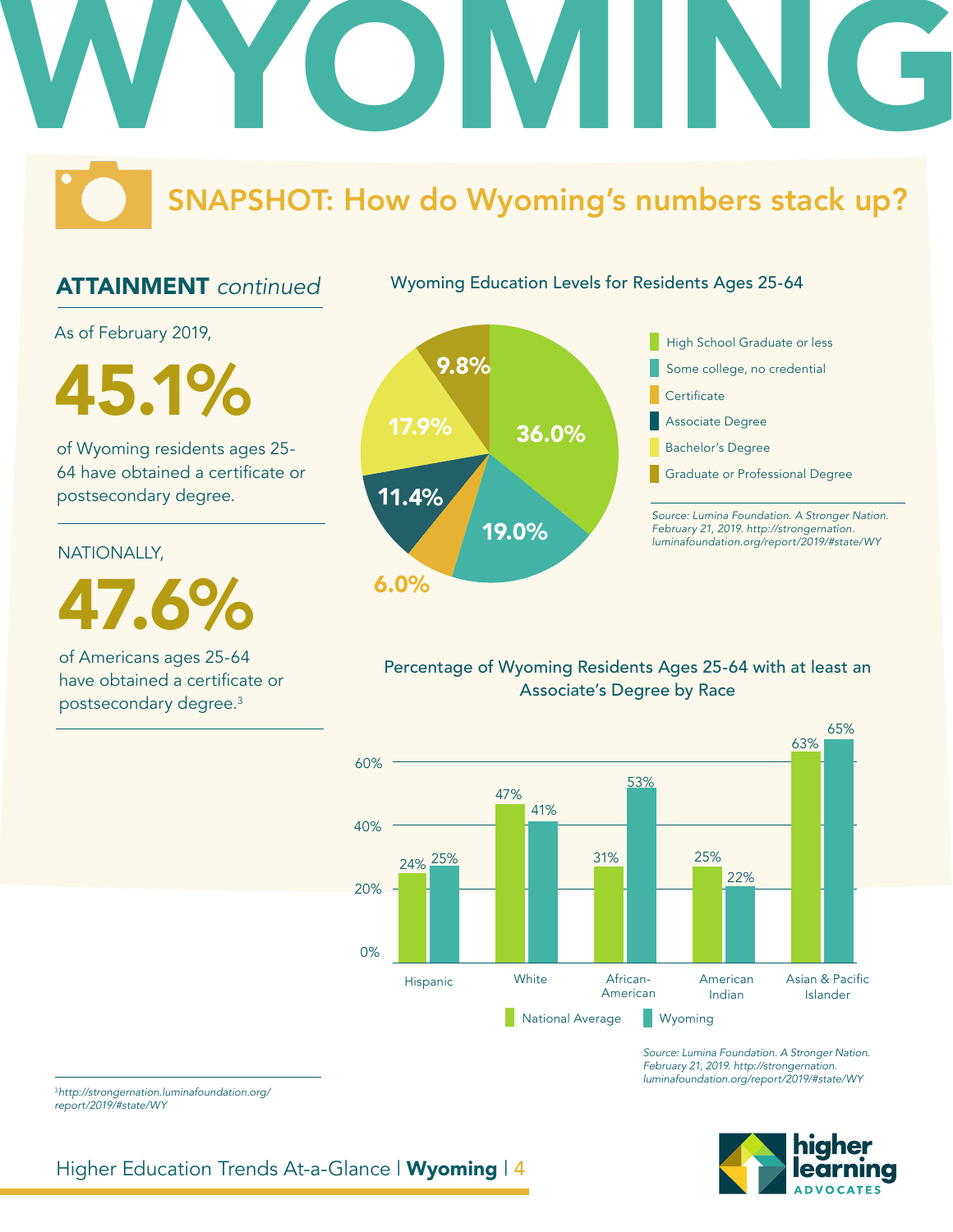# SNAPSHOT: How do Wyoming's numbers stack up?

WYOMING

# EARNINGS AND EMPLOYMENT

Americans who earn a postsecondary degree or credential have higher earnings potential.

*Source: Georgetown University Center for Education*  and Workforce. Certificates: Gateway to Gainful *Employment and College Degrees. https://cew.* georgetown.edu/cew-reports/certificates/

Wyoming workers with higher levels of postsecondary attainment have more earning power than their peers with less than a bachelor's degree. The median earnings of Wyoming residents is above the national average, except for residents with a bachelor's degrees.

*Source: U.S. Census Bureau, Earnings in the Past 12 Months, 2012-2016 American Community Survey 5-Year Estimates.* https://factfinder.census.gov/faces/tableservices/ *jsf/pages/productview.xhtml?pid=ACS\_09\_5YR\_*

*S1501&prodType=table*

# The majority of jobs nationwide in 2020 will require education beyond high school.

*Source: Anthony P. Carnevale, Nicole Smith, and Jeff Strohl. Georgetown Center for Education and Workforce. Recovery: Job Growth and Education Requirements through 2020. June 26, 2013. https://cew.georgetown.edu/cew-reports/ recovery-job-growth-and-education-requirementsthrough-2020/*

# National Average Earnings of U.S. Workers By Educational Attainment



## Median Earnings by Educational Attainment for Wyoming Residents Aged 25 and Over



### Percentage of Jobs that will Require Postsecondary Education by 2020

Wyoming

National Average